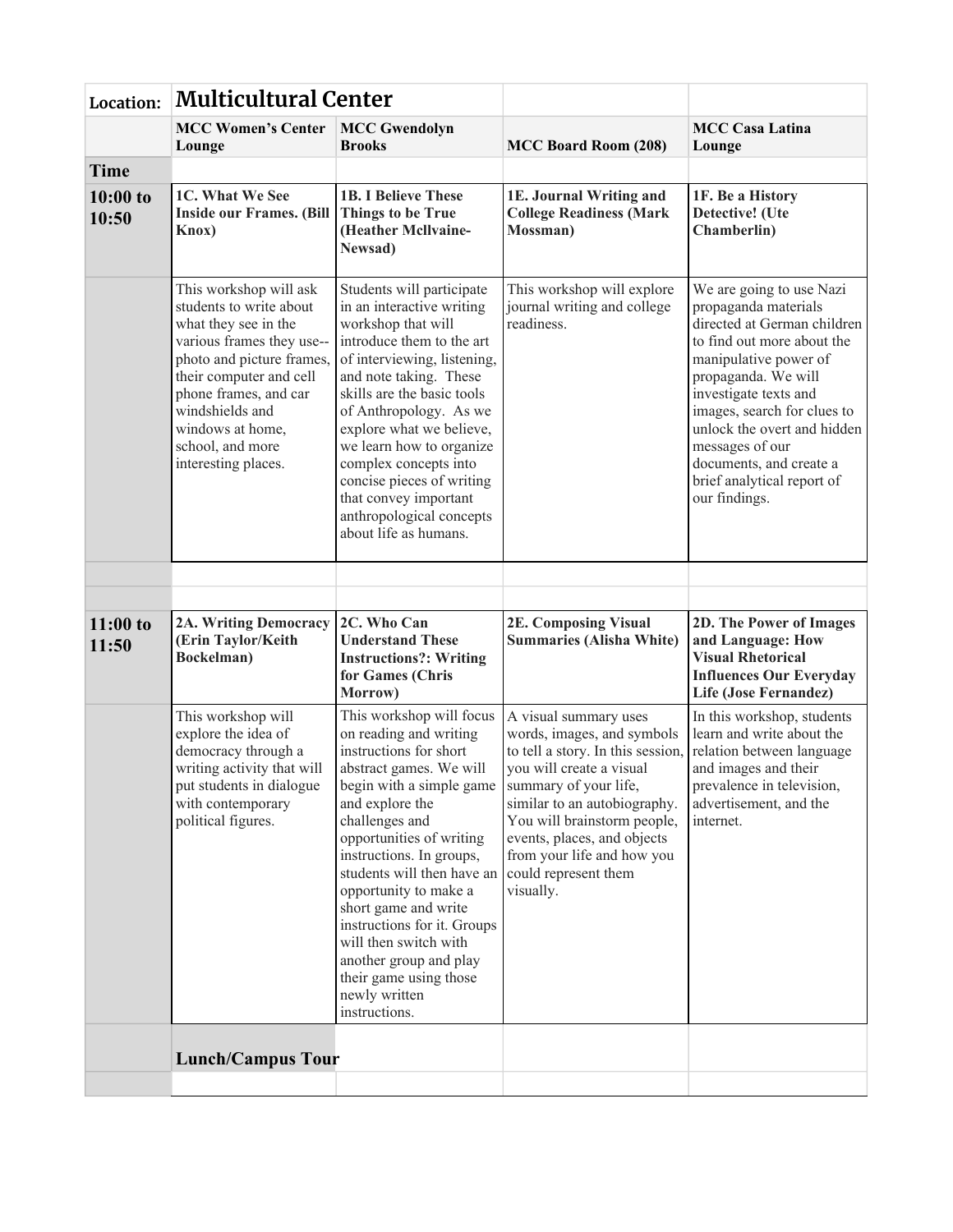|                                                                                                                                                                                                                                                                                                                                                                                                                   | <b>Simpkins Hall</b>        |                                                                                                                                                                                                   |              |
|-------------------------------------------------------------------------------------------------------------------------------------------------------------------------------------------------------------------------------------------------------------------------------------------------------------------------------------------------------------------------------------------------------------------|-----------------------------|---------------------------------------------------------------------------------------------------------------------------------------------------------------------------------------------------|--------------|
| <b>Casa Latina Computer</b><br>Lab                                                                                                                                                                                                                                                                                                                                                                                | <b>SI014</b>                | <b>SI020</b>                                                                                                                                                                                      | <b>SI027</b> |
|                                                                                                                                                                                                                                                                                                                                                                                                                   |                             |                                                                                                                                                                                                   |              |
| 1G. A Spectacle and<br><b>Nothing Strange: Surreal</b><br>and Experimental<br><b>Techniques (David</b><br>Banash)                                                                                                                                                                                                                                                                                                 | N/A-Room not available      | 1A. Let's write a script<br>for a short film! (Roberta<br>Di Carmine)                                                                                                                             |              |
| This workshop will<br>concentrate on techniques<br>developed by modernists,<br>surrealists, and<br>postmodernists to reveal<br>hidden dimensions of<br>everyday language by<br>thinking about words as<br>games and dreams. In our<br>workshop, we will practice<br>their techniques to create<br>writing in which, as<br>Gertrude Stein puts it, all is<br>not ordinary, not unordered<br>in not resembling. The |                             | In this workshop, each of us<br>will contribute to writing a<br>script for a short film. First<br>we will brainstorm ideas<br>and then we will outline the<br>story and depict its<br>characters. |              |
| difference is spreading.                                                                                                                                                                                                                                                                                                                                                                                          |                             |                                                                                                                                                                                                   |              |
|                                                                                                                                                                                                                                                                                                                                                                                                                   |                             |                                                                                                                                                                                                   |              |
|                                                                                                                                                                                                                                                                                                                                                                                                                   |                             |                                                                                                                                                                                                   |              |
|                                                                                                                                                                                                                                                                                                                                                                                                                   |                             |                                                                                                                                                                                                   |              |
|                                                                                                                                                                                                                                                                                                                                                                                                                   | Lunch/Campus<br><b>Tour</b> |                                                                                                                                                                                                   |              |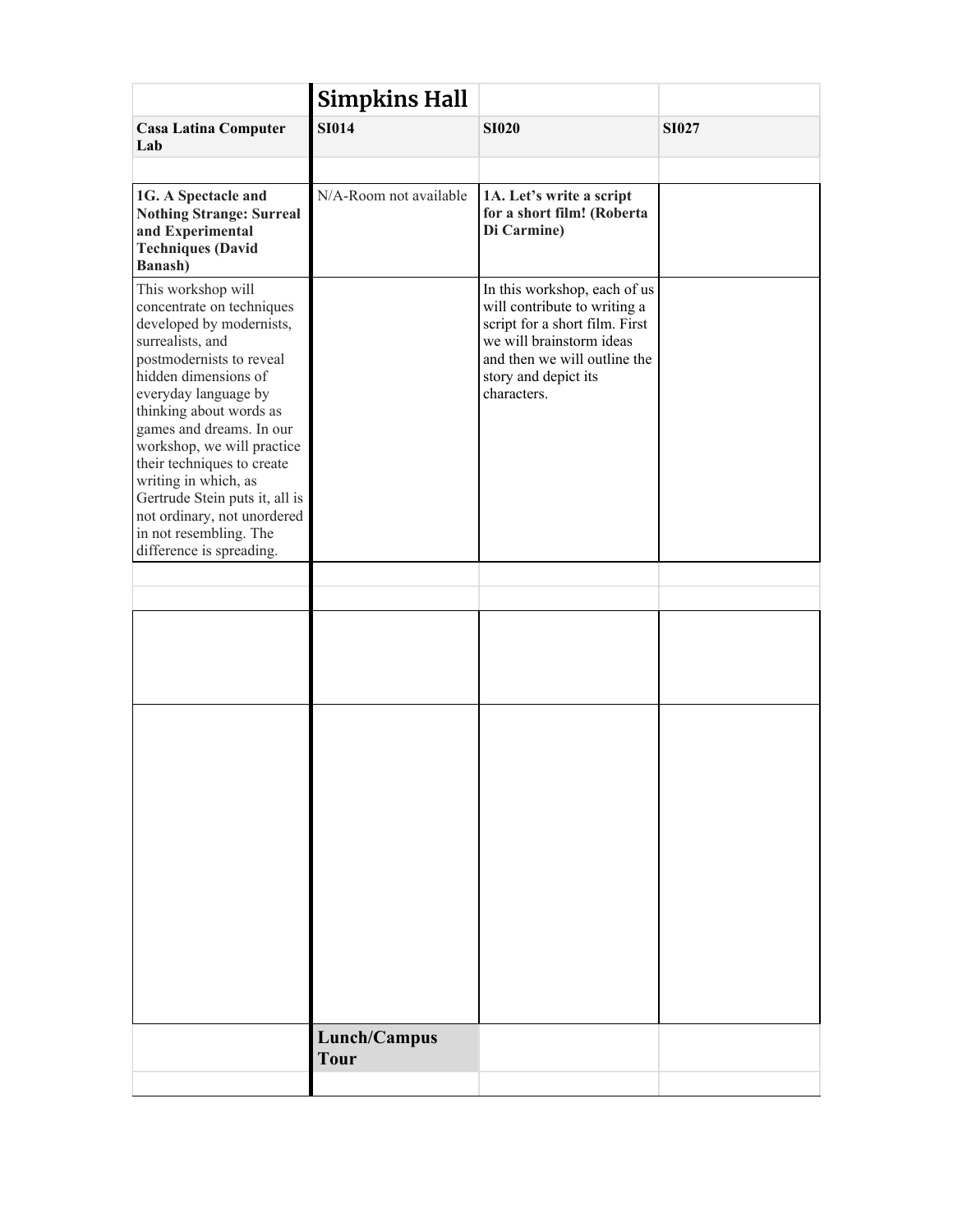|                       |              | <b>University Art Gallery</b>                                                                                                                             |  |  |
|-----------------------|--------------|-----------------------------------------------------------------------------------------------------------------------------------------------------------|--|--|
| <b>SI114</b>          | <b>SI314</b> | <b>University Art Gallery</b>                                                                                                                             |  |  |
|                       |              |                                                                                                                                                           |  |  |
| NA-Room not available |              | 1D: Writing About Art<br>(Tyler Hennings)                                                                                                                 |  |  |
|                       |              | How do artists write about<br>art? What does it mean to<br>write like an artist? This<br>session will examine arts<br>writing as well as creating<br>art. |  |  |
|                       |              |                                                                                                                                                           |  |  |
|                       |              |                                                                                                                                                           |  |  |
|                       |              | N/A-Room not available                                                                                                                                    |  |  |
|                       |              |                                                                                                                                                           |  |  |
|                       |              |                                                                                                                                                           |  |  |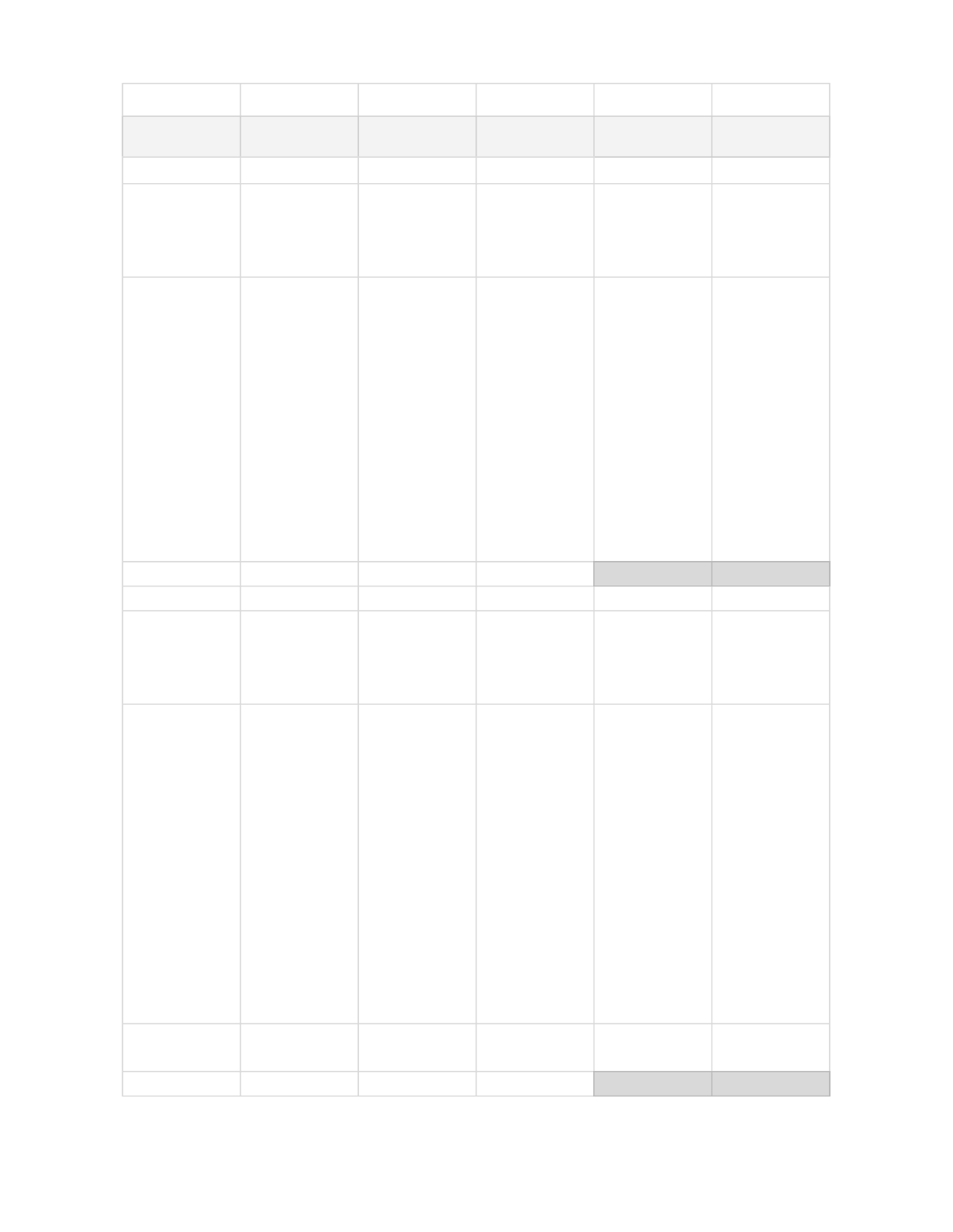| Location:        | <b>Multicultural Center</b>                                                                                                                                                                                                                                                                                                                 |                                                                                                                                                                                                                                                                                                                                                                                                                                                |                             |                                                                                                                                                                                                                                                      |
|------------------|---------------------------------------------------------------------------------------------------------------------------------------------------------------------------------------------------------------------------------------------------------------------------------------------------------------------------------------------|------------------------------------------------------------------------------------------------------------------------------------------------------------------------------------------------------------------------------------------------------------------------------------------------------------------------------------------------------------------------------------------------------------------------------------------------|-----------------------------|------------------------------------------------------------------------------------------------------------------------------------------------------------------------------------------------------------------------------------------------------|
|                  | <b>MCC Women's Center</b><br>Lounge                                                                                                                                                                                                                                                                                                         | <b>MCC Gwendolyn</b><br><b>Brooks</b>                                                                                                                                                                                                                                                                                                                                                                                                          | <b>MCC Board Room (208)</b> | <b>MCC Casa Latina</b><br>Lounge                                                                                                                                                                                                                     |
| 1:00 to 1:<br>50 | 3B. Writing in the<br><b>Margins of Scriptures:</b><br><b>A Religious Studies</b><br>Sampler.<br>(Dr. Betsy Perabo)                                                                                                                                                                                                                         | 3A. "Writing Haiku"<br>(Dr. Merrill Cole)                                                                                                                                                                                                                                                                                                                                                                                                      |                             | <b>3D. Common Place</b><br><b>Notebook (Rhobie</b><br>Underwood)                                                                                                                                                                                     |
|                  | In the field of Religious<br>Studies, students work<br>with the sacred texts of a<br>variety of faiths,<br>analyzing them from the<br>perspectives of both<br>believers and outsiders to<br>the tradition. This<br>workshop will give you<br>the opportunity to write<br>"in the margins" of the<br>scriptures from different<br>religions. | First, we'll look at a<br>small collection of haiku,<br>some translated from the<br>Japanese and some<br>written in English. Poems<br>of interest to students will<br>be discussed. The simple<br>rules of haiku<br>composition will be set<br>forth, and students will<br>write his or her own<br>original haiku. Students<br>willing to share, are<br>invited to, but students<br>are not required to<br>publicly present their<br>own work. |                             | Common place notebook is<br>a fun and engaging way to<br>keep and highlight<br>important quotes and ideas<br>from the books. It is a great<br>way of making a reading<br>journal and making<br>connections and links of the<br>readings' main ideas. |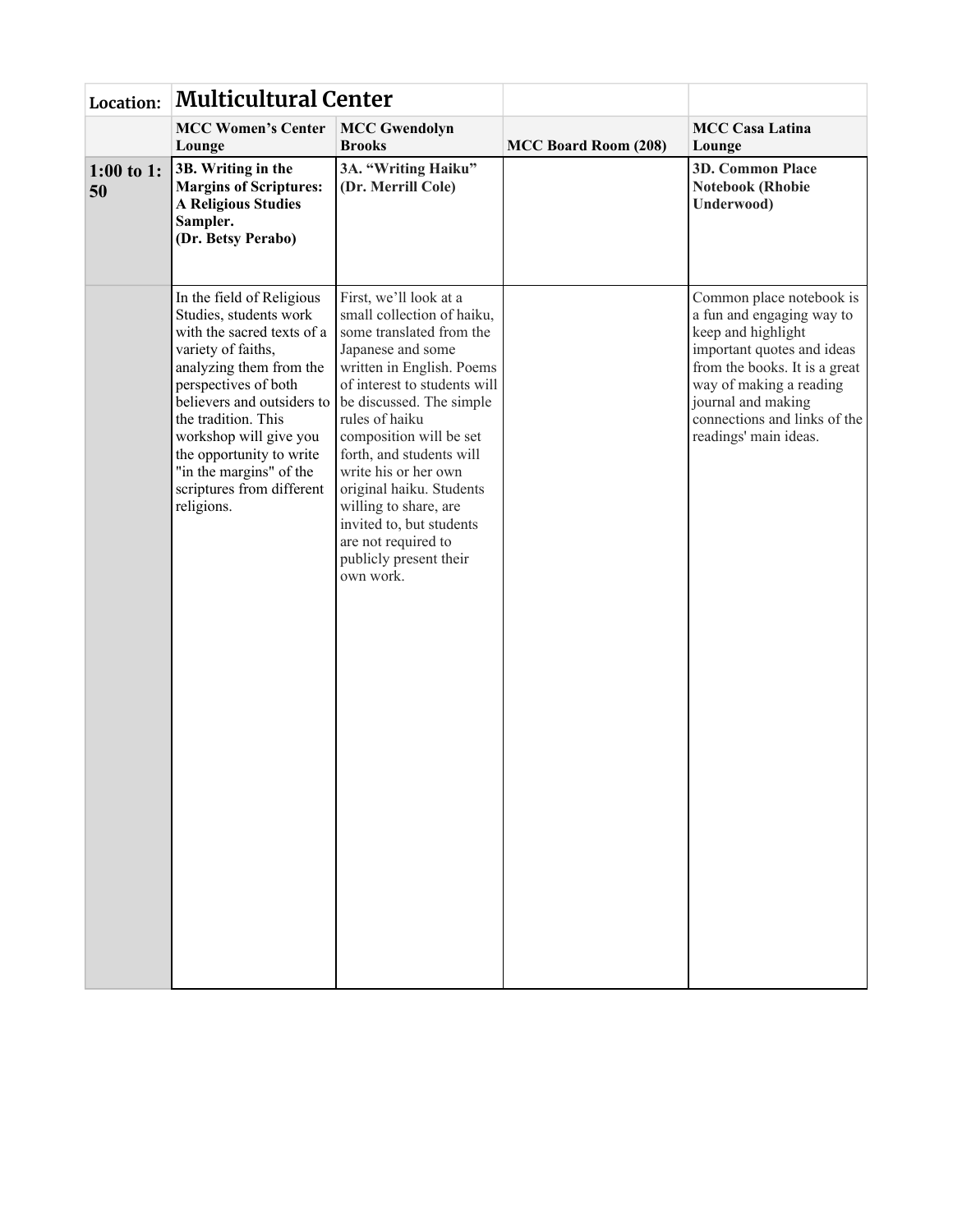|                                                                                                                                                                                                | <b>Simpkins Hall</b>   |                                                                                                                                                                                            |                        |
|------------------------------------------------------------------------------------------------------------------------------------------------------------------------------------------------|------------------------|--------------------------------------------------------------------------------------------------------------------------------------------------------------------------------------------|------------------------|
| <b>Casa Latina Computer</b><br>Lab                                                                                                                                                             | <b>SI014</b>           | <b>SI020</b>                                                                                                                                                                               | <b>SI027</b>           |
| 3F. Connecting past and<br>now: how to write a<br>newspaper op-ed using<br>history (Dr. Tim Roberts)                                                                                           | N/A-Room not available | 3G. Writing Research<br><b>Grant Proposals or How</b><br>to Fix Society and Get<br>Paid to Do It (Dr. Lora<br>Ebert Wallace, Dr. Craig<br>Tollini, and Dr. Tawnya<br><b>Adkins Covert)</b> | N/A-Room not available |
| See examples of op-eds<br>written by historians (kind<br>of like history essays, but<br>snappier), brainstorm how<br>past events shape today's<br>news, and try drafting an<br>op-ed yourself. |                        | The session will focus on<br>the structure and content of<br>research grant proposals in<br>the social sciences.                                                                           |                        |